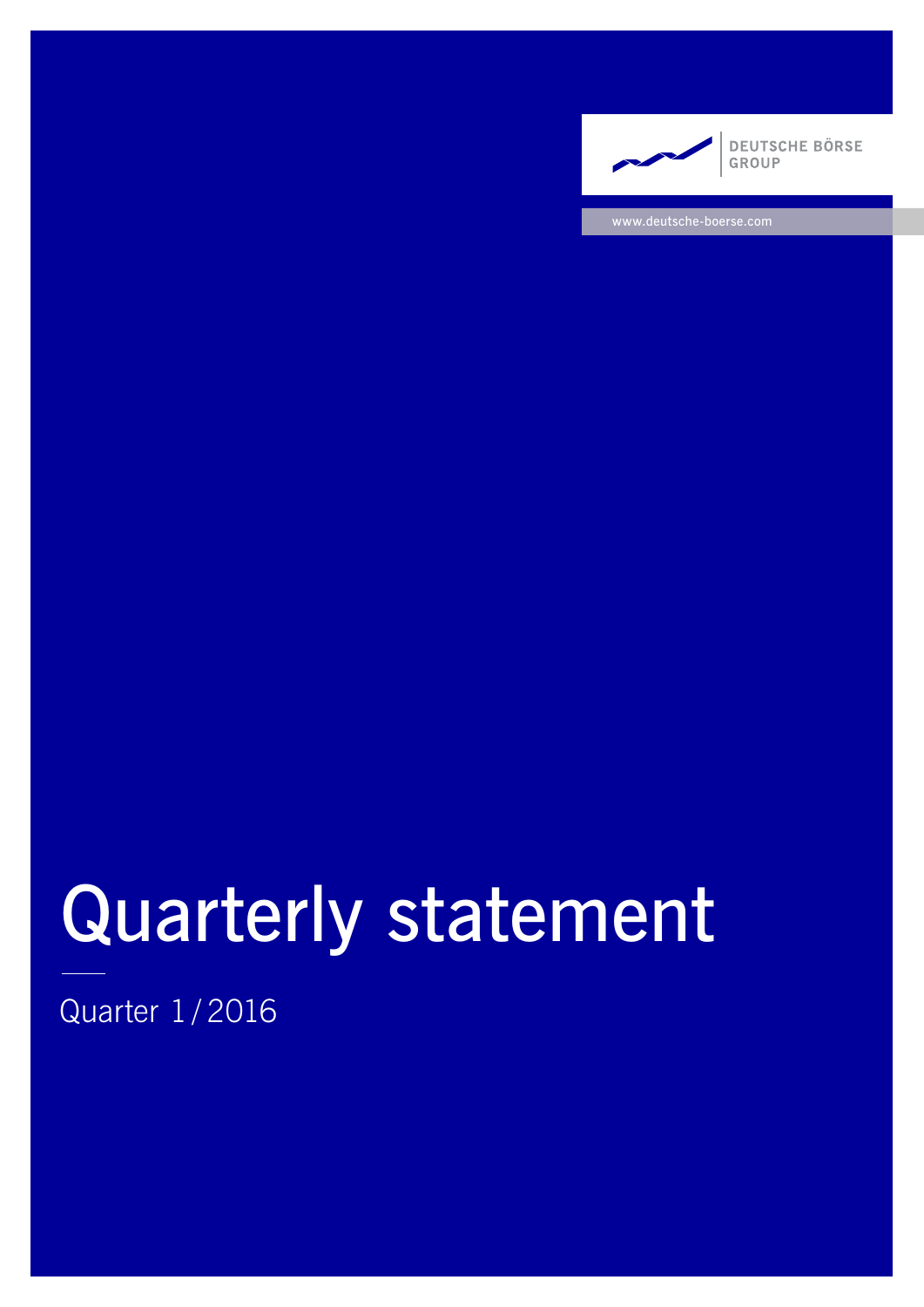# Q1/2016: Deutsche Börse Group continues growth path

## Quarterly results at a glance

- Deutsche Börse Group's net revenue grew by 8 per cent in the first quarter of 2016, to €648.5 million (Q1/2015: €600.1 million). The Eurex segment was the largest driver of growth during the quarter, generating considerable additional volume in equity index derivatives trading and in commodities products.
- Operating costs amounted to  $€340.1$  million (Q1/2015:  $€293.0$  million). However, adjusted for nonrecurring items (in particular in connection with the planned merger with London Stock Exchange Group plc, as well as efficiency programmes), operating costs stood at €301.2 million (Q1/2015: €282.5 million). The increase was solely due to consolidation effects.
- Group earnings before interest and tax (EBIT) amounted to €310.6 million (Q1/2015: €312.3 million). Adjusted for non-recurring items, Deutsche Börse Group increased its EBIT by 9 per cent, to €349.5 million (Q1/2015: €319.2 million).
- Basic earnings per share amounted to €1.10 for an average of 186.7 million shares. Adjusted for nonrecurring items, they amounted to  $\epsilon$ 1.25 (Q1/2015:  $\epsilon$ 1.21 for 184.2 million shares; adjusted:  $\epsilon$ 1.24).
- This result is in line with Deutsche Börse Group's expectations for the 2016 financial year.
- A dividend of €2.25 per share will be proposed to the Annual General Meeting on 11 May 2016.

### Material events at a glance

- On 9 March 2016, Deutsche Börse AG entered into an agreement with NASDAQ, Inc. regarding the sale of International Securities Exchange Holdings, Inc. (ISE).
- On 16 March 2016, Deutsche Börse AG and London Stock Exchange Group plc (LSE Group) reached agreement on the terms of a recommended all-share merger of equals.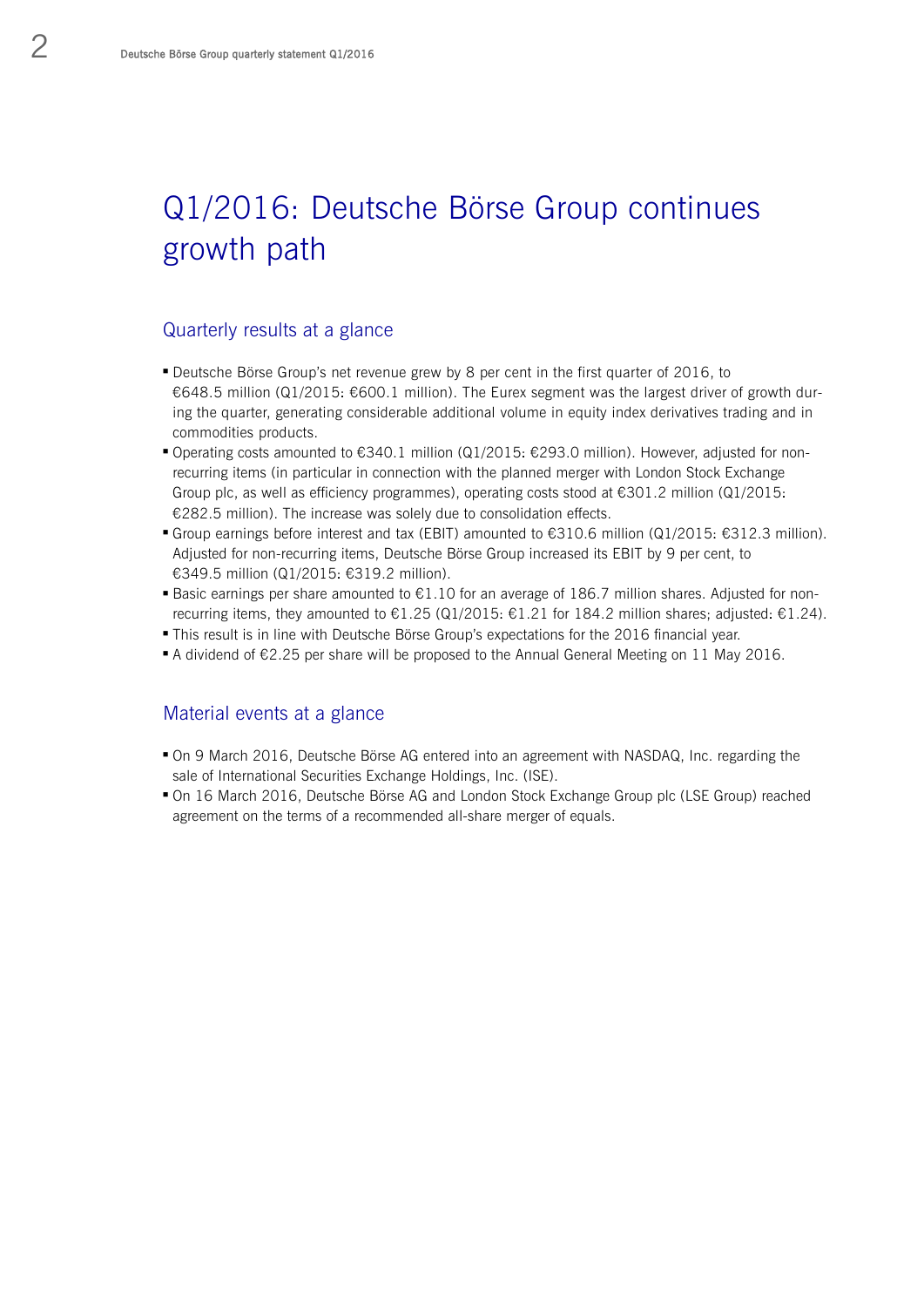# Q1/2016 earnings releases

# Fundamental information about the Group

The fundamental information about the Group described  $\boxtimes$  on pages 18 to 30 of the 2015 financial report is still valid in principle. However, there have been changes to the basis of consolidation.

# Comparability of figures

Compared to the first quarter of 2015, the following changes to the basis of consolidation occurred:

- Effective 4 May 2015, APX Holding group was acquired. As wholly owned subsidiaries of EPEX Spot SE, the APX Holding group companies have been included in full in Deutsche Börse Group's consolidated financial statements since May 2015 (Eurex segment).
- Effective 15 October 2015, Deutsche Börse AG acquired all shares in 360T Beteiligungs GmbH (360T) and has included the company in full in its consolidated financial statements since that date (Eurex segment).
- Effective 25 February 2016, Deutsche Börse AG sold its interest in Infobolsa S.A. Until that date, BME and Deutsche Börse had each held 50 per cent of the interests in Infobolsa S.A. and its subsidiaries (Market Data + Services segment).

Within Deutsche Börse Group, a series of organisational changes took place, affecting segment reporting:

**Xetra segment**

Explicit recognition of revenue from listings (which were previously recognised under the "Other" item)

**Clearstream segment**

 Breakdown of custody and settlement fees into international business (ICSD), domestic business (Germany, CSD), and Investment Funds Services (prior to this, breakdown was only into custody and settlement)

**Market Data + Services segment**

- Merger of the Tools and Market Solutions business segments into Infrastructure Services
- **Information business segment was renamed Data Services**
- Reassignment of revenue from regulatory services, from Tools to Data Services
- Reassignment of EEX connection revenues to Eurex

Business development in Q1/2016 and its reporting are based on a consolidated profit and loss account excluding divestment of ISE ( $\boxdot$  page 12). In accordance with the requirements of IFRS 5, Deutsche Börse Group, in addition, publishes a consolidated income statement and a consolidated balance sheet, both taking into account ISE as discontinued operation ( $\triangle$  pages 13 to 15).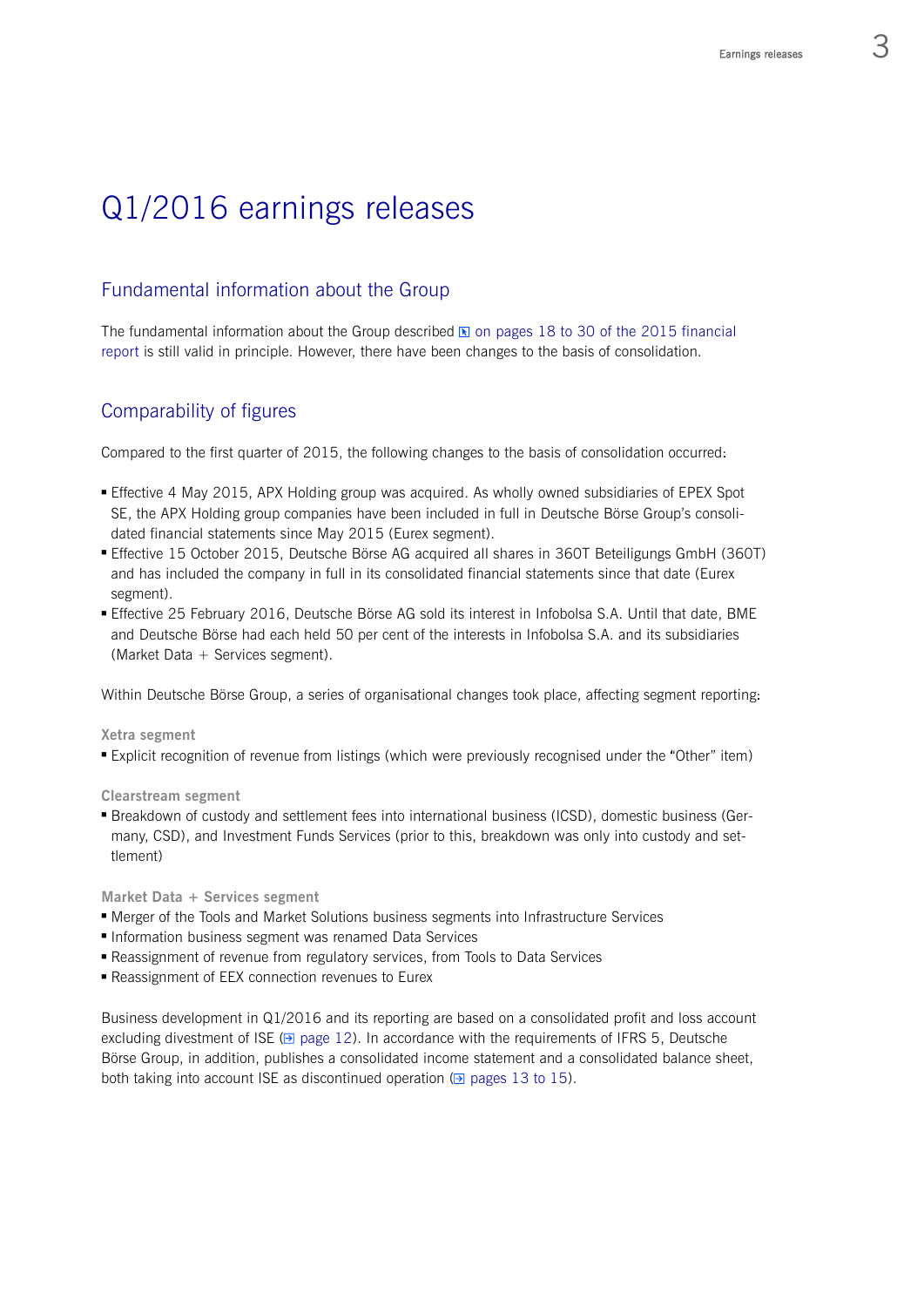# Material events

#### **Merger with the London Stock Exchange Group**

The Executive Board of Deutsche Börse and the Group Board of London Stock Exchange Group plc confirmed on 23 February 2016 that they are in detailed discussions about a potential merger of equals of the two businesses. On 16 March Deutsche Börse AG and London Stock Exchange Group plc announced that they had reached agreement on the terms of a recommended allshare merger of equals. Under this industry-defining combination, the companies will merge to create a leading Europe-based global markets infrastructure group, resulting in a significantly enhanced product offering for customers and in leading positions across multiple asset classes (derivatives, equities, fixed income, FX and energy products). The newly formed combined group will have the ability to serve global customers across the investment, trading and risk and balance sheet management life cycle. The merger will deliver a platform of choice for risk and balance sheet management, increasing safety, resiliency and transparency in global markets.

The main advantages of the planned merger are:

- Highly complementary combination across divisions and asset classes which accelerates London Stock Exchange Group's and Deutsche Börse's respective growth strategies and results in a significantly enhanced product offering for customers
- Through its enhanced position in the global market infrastructure sector, well placed to adapt to industry and regulatory dynamics, able to compete globally, and create shareholder value based on a track record of execution and deep understanding of customers' needs
- Leading positions across multi-asset classes (derivatives, equities, fixed income, FX and energy products) and ability to service global customers across the investment, trading and risk and balance sheet management life cycle
- Delivered through an attractive portfolio of leading businesses in capital markets, post-trade, index and information services and technology with diversified revenues across divisions
- Bringing together London, a leading global financial centre, and Frankfurt, the home of the ECB and access point to Europe's largest economy, in an industry-defining combination
- Enhances a global footprint, strengthening the combined group's reach and distribution
- The newly formed holding company (UK TopCo) has been incorporated in the UK and has a unitary board with equal representation from London Stock Exchange Group and Deutsche Börse
- London Stock Exchange Group plc will maintain a one-tier-board system, while Deutsche Börse AG will maintain a two-tier board system subject to applicable co-determination rules.
- The combined group will have a balanced governance structure and maintain its headquarters in Frankfurt and London.
- The existing regulatory framework of all regulated entities within the combined group will remain unchanged, subject to customary and final regulatory approvals.
- London Stock Exchange Group and Deutsche Börse AG will continue to be subject to tax in their respective countries of incorporation.
- Delivering significant value creation through cost synergies of €450 million per annum, achieved in year three post completion, and significant opportunities for revenue synergies.

The completion of the transaction is subject to the approval by competition and supervisory authorities. The Group is in constructive talks with the respective authorities to explain the compelling strategic rationale and the advantages of the planned merger for all stakeholders and in parallel started to prepare all the necessary approvals, including regulatory, anti-trust and shareholder approvals. Further details on the planned merger of the two companies, as well as the announcement made under Rule 2.7 of the UK Takeover Code can be found at  $\blacksquare$  www.mergerdocuments-db-lseg.com.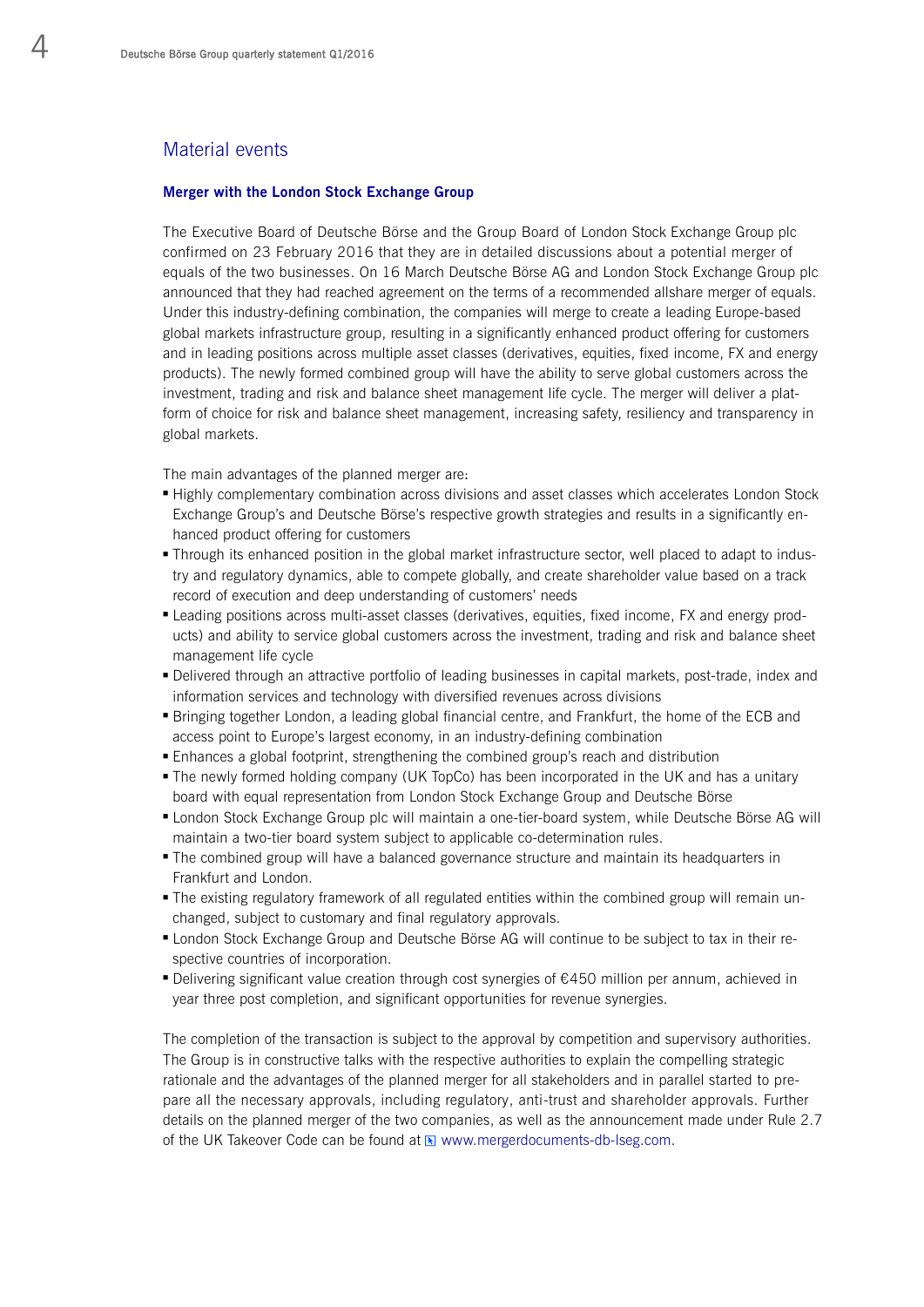#### **Disposal of International Securities Exchange**

On 9 March 2016, Deutsche Börse AG and NASDAQ, Inc. entered into an agreement regarding the sale of International Securities Exchange Holdings, Inc. (ISE), operator of three US equity options exchanges, and ISE's holding company U.S. Exchange Holdings, Inc. to NASDAQ for a total cash consideration of US\$1.1 billion. The agreement excludes ownership interests in BATS Global Markets, Inc. and in Digital Asset Holdings LLC, which will continue to be owned by Deutsche Börse. At the time of the acquisition, ISE was allocated to the Eurex segment from a balance sheet perspective. With the divestiture, the goodwill of the Eurex segment will only reduce partially, so that a high triple-digit million euro disposal gain is expected for Deutsche Börse at Group level. The transaction has received anti-trust clearance already and is now still subject to the approval by supervisory authorities. The completion of the transaction is anticipated for mid-2016.

In the context of its growth strategy "Accelerate", Deutsche Börse Group implemented far-reaching organisational changes and defined the Group's financial targets. As part of that, the company is constantly evaluating the competitive positioning, profitability, ability to innovate, and strategic benefits of all its shareholdings and own activities. Deutsche Börse pursues the goal to become the number one or two player in every business in which the company operates. This goal requires an active management of the business portfolio. In areas where Deutsche Börse is not able to meet this goal, the company is evaluating other options.

# Results of operations

#### **Results of operations of the Group in the first quarter 2016**

| ricy rigures on results or operations or Deutsche Dorse Group (reported) |    |         |         |                |
|--------------------------------------------------------------------------|----|---------|---------|----------------|
|                                                                          |    | Q1/2016 | Q1/2015 | Change         |
|                                                                          |    |         |         | %              |
| Net revenue                                                              | €m | 648.5   | 600.1   | 8              |
| Operating costs                                                          | €m | 340.1   | 293.0   | 16             |
| <b>FBIT</b>                                                              | €m | 310.6   | 312.3   | $-1$           |
| Tax rate                                                                 | %  | 27.0    | 25.9    | $\overline{A}$ |
| Net profit for the period attributable to Deutsche Börse AG shareholders | €m | 205.4   | 222.3   | -8             |
| Earnings per share (basic)                                               | €  | 1.10    | 1.21    | $-9$           |

#### Key figures on results of operations of Deutsche Börse Group (reported)

| Key figures on results of operations of Deutsche Börse Group (adjusted)  |    |         |       |        |
|--------------------------------------------------------------------------|----|---------|-------|--------|
|                                                                          |    | Q1/2016 |       | Change |
|                                                                          |    |         |       | %      |
| Net revenue                                                              | €m | 648.5   | 600.1 | 8      |
| Operating costs                                                          | €m | 301.2   | 282.5 |        |
| <b>FBIT</b>                                                              | €m | 349.5   | 319.2 | 9      |
| Tax rate                                                                 | %  | 27.0    | 26.0  | 4      |
| Net profit for the period attributable to Deutsche Börse AG shareholders | €m | 233.8   | 228.6 | っ      |
| Earnings per share (basic)                                               | €  | 1.25    | 1.24  |        |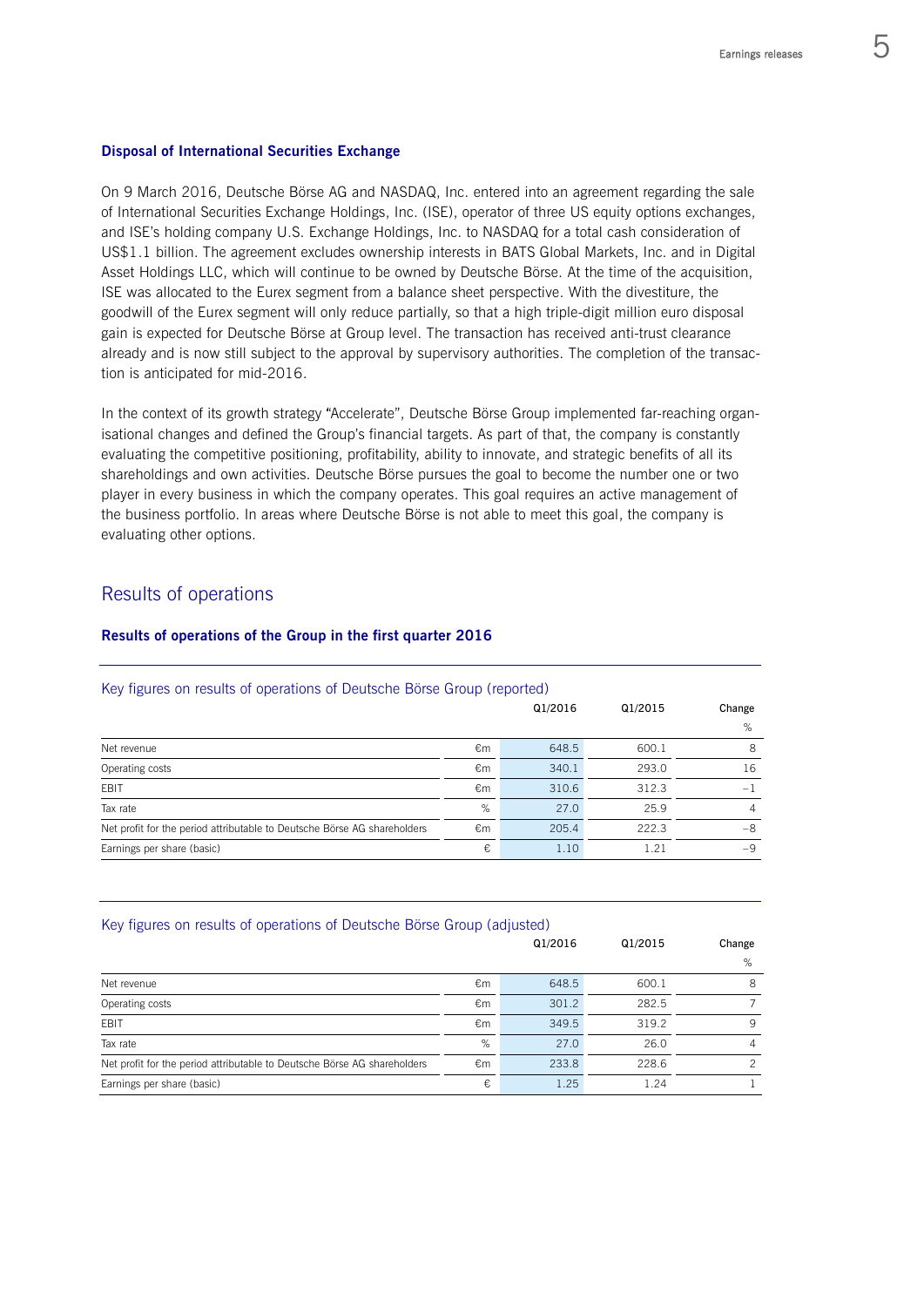Compared to the first quarter of 2015, Deutsche Börse Group's net revenue increased by 8 per cent. The main driver of this development was the Eurex segment with a growth rate of 25 per cent, which was due mainly to the commodities business of European Energy Exchange AG (EEX) and high levels of trading activity in equity index derivatives. The Clearstream and Market Data + Services segments achieved solid results, while the cash market business lagged behind the first quarter of the previous year, given the very high trading activity and considerably higher index levels at that time. Net revenue associated with the changes to the basis of consolidation (as described before) amounted to €21.6 million.

Operating costs were higher than in the same quarter of the previous year, given increased non-recurring and consolidation effects. Non-recurring items increased by €28.4 million year-on-year, to €38.9 million. As expected, these items include mainly integration costs for acquired companies ( $€6.7$  million) as well as fees associated with litigation (€7.2 million) and efficiency measures (€5.5 million). Non-recurring items also include the costs incurred in connection with the planned merger with the LSE Group (€15.7 million) and the disposal of ISE (€3.8 million). Changes in consolidated activities resulted in costs of €17.6 million in the first quarter of 2016. However, excluding non-recurring and consolidation effects, costs remained stable.

Deutsche Börse Group's financial result amounted to  $\epsilon$  –20.0 million in the first quarter of 2016  $(Q1/2015: \text{ } \text{\ensuremath{\in}} 5.7 \text{ million})$ . The decrease as compared to the prior-year quarter results firstly from positive currency translation effects, amounting to €18.1 million, as well as secondly from higher interest expenses due to the acquisitions of 360T and STOXX in the previous year.

As expected, the adjusted tax rate in the first quarter of 2016 was 27.0 per cent (Q1/2015: 26.0 per cent).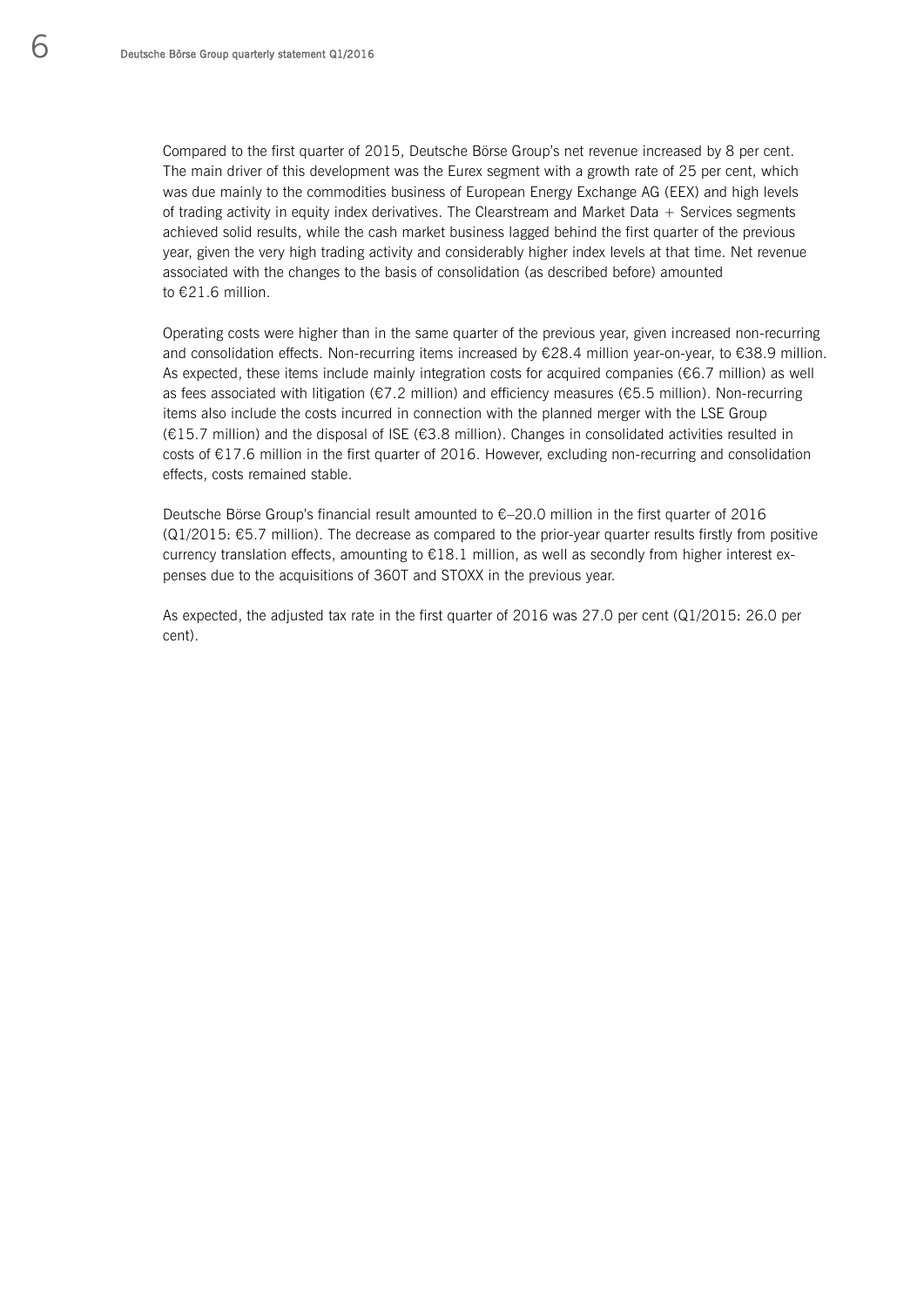#### **Results of operations by segment in the first quarter 2016**

#### **Eurex segment**

#### Eurex segment: key indicators

|                                                                               | Q1/2016                     | Q1/2015                     | Change         |
|-------------------------------------------------------------------------------|-----------------------------|-----------------------------|----------------|
| <b>FINANCIAL KEY FIGURES</b>                                                  | €m                          | €m                          | $\%$           |
| Net revenue                                                                   |                             |                             |                |
| European equity index derivatives                                             | 124.5                       | 102.8                       | 21             |
| European interest rate derivatives                                            | 47.3                        | 45.6                        | $\overline{4}$ |
| European equity derivatives                                                   | 9.9                         | 9.9                         | 0              |
| US options (ISE)                                                              | 38.0                        | 35.4                        | $\overline{7}$ |
| Commodities (EEX)                                                             | 55.0                        | 40.3                        | 36             |
| Foreign exchange (360T)                                                       | 15.8                        |                             |                |
| Other (including repo business and net interest income from banking business) | 23.3                        | 16.6                        | 40             |
| Total net revenue                                                             | 313.8                       | 250.6                       | 25             |
| Operating costs                                                               | 159.7                       | 122.5                       | 30             |
| EBIT                                                                          | 156.0                       | 132.9                       | 17             |
| EBIT (adjusted)                                                               | 176.0                       | 130.9                       | 34             |
| PERFORMANCE INDICATORS                                                        |                             |                             |                |
| <b>Financial derivatives</b>                                                  | m contracts                 | m contracts                 | $\%$           |
| Total Eurex and ISE <sup>1)</sup>                                             | 627.7                       | 543.8                       | 15             |
| European derivatives <sup>1)</sup>                                            | 467.6                       | 416.2                       | 12             |
| European equity index derivatives <sup>2)</sup>                               | 255.7                       | 214.4                       | 19             |
| European interest rate derivatives                                            | 131.7                       | 123.9                       | 6              |
| European equity derivatives <sup>2)</sup>                                     | 76.8                        | 74.8                        | 3              |
| US options (ISE)                                                              | 160.1                       | 127.6                       | 25             |
| Commodities <sup>3) 4)</sup>                                                  | TWh / $m$ t CO <sub>2</sub> | TWh / $m$ t CO <sub>2</sub> | %              |
| Electricity                                                                   | 1,033.8                     | 786.7                       | 31             |
| Gas                                                                           | 545.7                       | 243.9                       | 124            |
| Emissions trading                                                             | 242.8                       | 161.4                       | 50             |
|                                                                               |                             |                             |                |
| <b>FX</b> business                                                            | €bn                         | €bn                         | $\%$           |
| Average daily outstanding volume on 360T                                      | 57.4                        | 54.9                        | 5              |

1) The total shown does not equal the sum of the individual figures as it includes other traded products such as ETFs, volatility, agricultural and precious metals derivatives.

2) Dividend derivatives have been allocated to the equity index and equity derivatives.

3) Volume traded on EEX in terawatt-hours (TWh) for power and gas trading and in million CO<sub>2</sub> tonnes for trading in emission rights

4) Including the volumes traded on EPEX, APX/Belpex, and (since 17 February 2016) on SEEPEX in the power segment, as well as the volumes traded on Powernext and Gaspoint Nordic in the gas segment (Gaspoint Nordic new for 2016)

The Eurex segment was very successful during the first quarter of 2016, even surpassing the strong results achieved in its trading business in Q1/2015. 360T Beteiligungs GmbH, consolidated since the first quarter of 2015, and APX Holding group (APX), consolidated since the beginning of May 2015, contributed €15.8 million and €6.5 million, respectively, to net revenue. Operating costs included consolidation effects in the amount of €11.7 million for 360T, and €6.0 million for APX.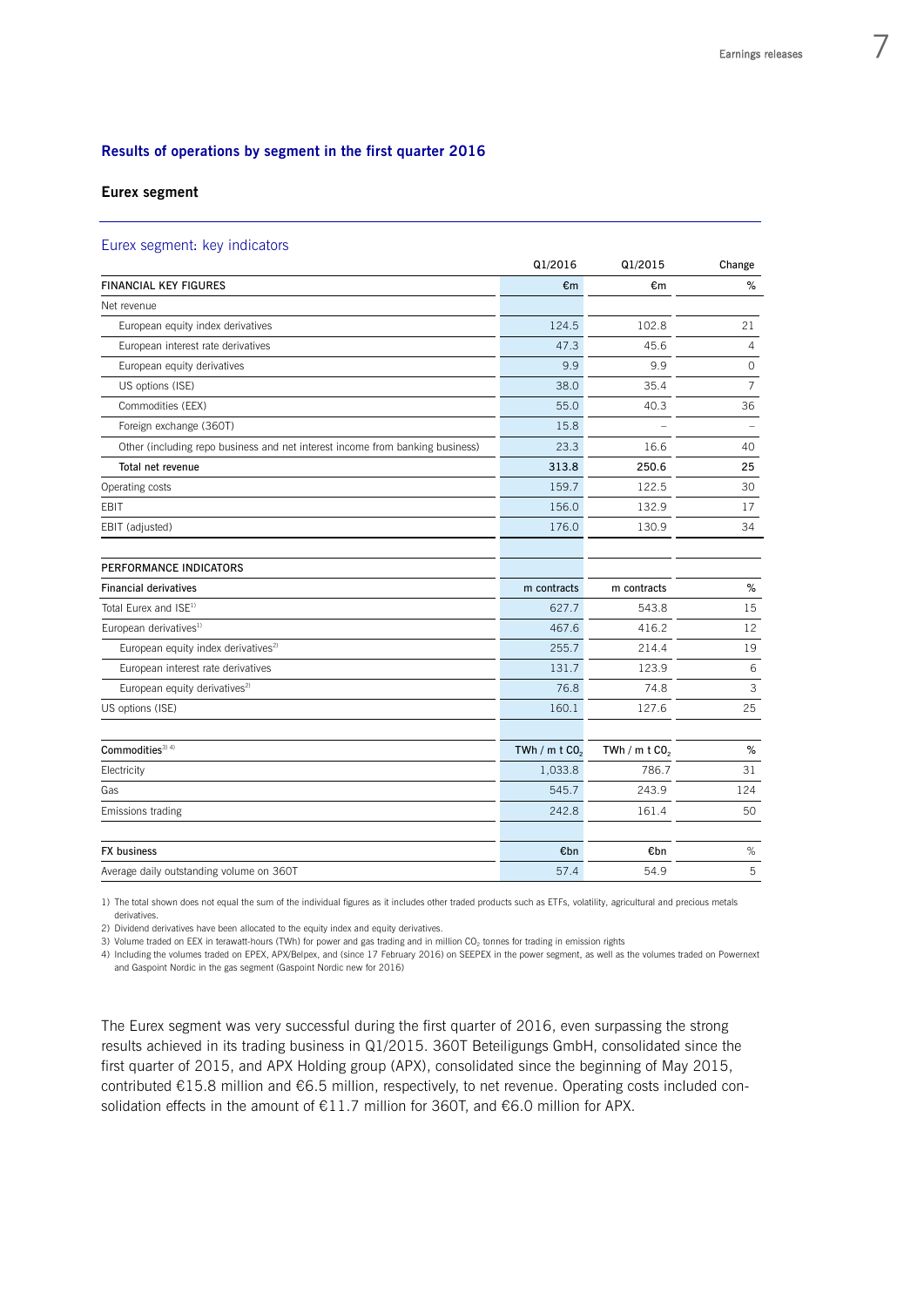Index derivatives remained the European product group with the strongest revenue and the biggest growth rate, in particular futures and options based on EURO STOXX® index products, with a combined number of 197.1 million contracts, used for hedging purposes across all asset classes.

The number of US options contracts traded on ISE rose year-on-year in the first quarter of 2016. Thus, ISE achieved a considerable increase in an overall slightly growing market environment, maintaining its position as the fourth largest options exchange in the US.

The EEX group was able to markedly grow its commodities business. The growth rate was mainly due to the increased power derivatives market share, in particular in Germany, France and Italy. In its core German power derivatives market, EEX grew despite the overall declining market volume. Clients were particularly attracted by the integrated clearing solution and the geographical expansion of the product range. The EEX group was also able to achieve growth in the trading of natural gas products, given new products and the high pricing quality – in February, the volume traded on the PEGAS<sup>®</sup> platform surpassed 200 TWh for the first time.

Regarding foreign exchange trading on the 360T® platform, daily volumes increased as well. In the period under review, 360T's growth rate was stronger than that of comparable FX trading platforms.

#### **Xetra segment**

|                                                      | Q1/2016      | Q1/2015 | Change |
|------------------------------------------------------|--------------|---------|--------|
| <b>FINANCIAL KEY FIGURES</b>                         | $\epsilon$ m | €m      | %      |
| Net revenue                                          |              |         |        |
| <b>Trading</b>                                       | 28.9         | 34.0    | $-15$  |
| Central counterparty for equities                    | 7.3          | 7.8     | $-6$   |
| Listing                                              | 2.9          | 3.3     | $-12$  |
| Other                                                | 4.3          | 4.1     | 5      |
| Total net revenue                                    | 43.4         | 49.2    | $-12$  |
| Operating costs                                      | 20.3         | 17.8    | 14     |
| EBIT                                                 | 23.1         | 31.8    | $-27$  |
| EBIT (adjusted)                                      | 24.7         | 31.9    | $-23$  |
| PERFORMANCE INDICATORS                               | €bn          | €bn     | %      |
| Trading volume (order book turnover, single-counted) |              |         |        |
| Xetra <sup>®</sup>                                   | 355.9        | 395.2   | $-10$  |
| Börse Frankfurt                                      | 11.6         | 17.5    | $-34$  |
| Tradegate Exchange                                   | 17.8         | 24.0    | $-26$  |

#### Xetra segment: key indicators

The business development on the German cash market lagged behind the previous year's development for all marketplaces, including Xetra, Frankfurt Stock Exchange and Tradegate. This was in line with the trend on the other European cash markets, which had received massive support from the introduction of ECB's bond acquisition programme during the first quarter of 2015. Market participants did not reduce their trading activities compared to the first quarter of 2015, measured in terms of order executions. However, lower company market valuations in conjunction with modest investor interest led to a decline of the average value of executed orders, which ultimately translated into a decrease in overall trading volumes (number x price).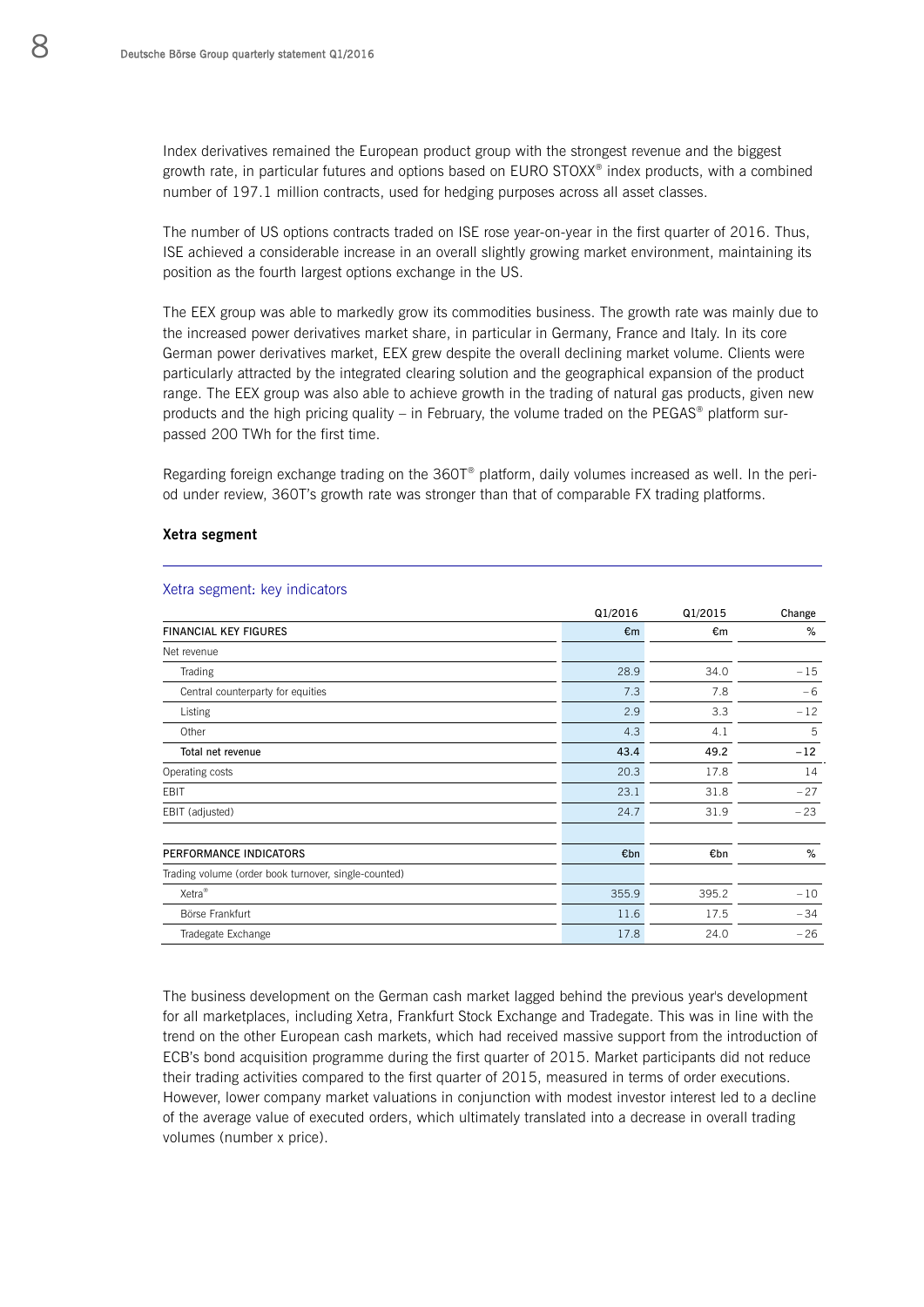#### **Clearstream segment**

#### Clearstream segment: key indicators

|                                                        | Q1/2016      | Q1/2015    | Change         |
|--------------------------------------------------------|--------------|------------|----------------|
| <b>FINANCIAL KEY FIGURES</b>                           | €m           | €m         | %              |
| Net revenue                                            |              |            |                |
| International business (ICSD)                          | 98.6         | 100.3      | $-2$           |
| Domestic business (CSD)                                | 29.5         | 33.0       | $-11$          |
| <b>Investment Funds Services</b>                       | 29.2         | 31.6       | $-8$           |
| <b>Global Securities Financing</b>                     | 17.1         | 16.6       | $\overline{c}$ |
| Net interest income from banking business              | 12.9         | 9.3        | 39             |
| Total net revenue                                      | 187.3        | 190.8      | $-2$           |
| Operating costs                                        | 106.3        | 99.6       | 7              |
| EBIT                                                   | 81.3         | 91.2       | $-11$          |
| EBIT (adjusted)                                        | 93.8         | 99.2       | $-5$           |
| PERFORMANCE INDICATORS                                 |              |            |                |
| International business (ICSD)                          | $E$ trillion | € trillion | %              |
| Value of securities deposited (average value)          | 6.7          | 6.6        | $\overline{c}$ |
| Domestic business (CSD)                                | $E$ trillion | € trillion | $\%$           |
| Value of securities deposited (average value)          | 5.8          | 6.2        | $-6$           |
| <b>Investment Funds Services</b>                       | $E$ trillion | € trillion | %              |
| Value of securities deposited (average value)          | 0.5          | 0.4        | 13             |
| <b>Global Securities Financing</b>                     | €bn          | €bn        | $\%$           |
| Outstanding volume (average value)                     | 530.2        | 628.4      | $-16$          |
| Net interest income from banking business              | €bn          | €bn        | %              |
| Outstanding volume (daily average value) <sup>1)</sup> | 12.9         | 13.3       | $-3$           |

1) Including approximately €1.5 billion (Q1 2015: €1.5 billion) currently restricted by relevant EU and US sanction programmes

While the Clearstream segment was able to slightly increase its share in securities under custody in the International Central Securities Depository (ICSD) business, the domestic CSD business and the funds business declined given the general development on the German cash and funds markets. In the international business, the value of securities held in custody increased slightly. However, the number of transactions declined year-on-year due to the lower trading activity of market participants. Cash customer deposits were down 3 per cent compared to the previous year. However, since 47 per cent of the daily cash balances are denominated in US dollars, rebounding interest rates in the US lead to an increase in net interest income from the banking business by 40 per cent. The domestic CSD business closely reflects the business development on the German cash market: the declining trading activity led to a decline in settlement volumes and – compared to the previous year – significantly lower index levels, which ultimately translated into a reduction in value of the assets under custody. The Investment Funds Services business development was in line with general market trends, which were slightly declining as well. In the Global Securities Financing (GSF) business, the average outstanding volume decreased by 16 per cent. After the ECB provided plenty of liquidity on the market as part of its quantitative easing programme, volumes declined considerably, in particular with regard to the GC Pooling® product. Simultaneously, orders shifted towards smaller lending volumes with higher pricing, leading to an overall increase in net revenue for the GSF business.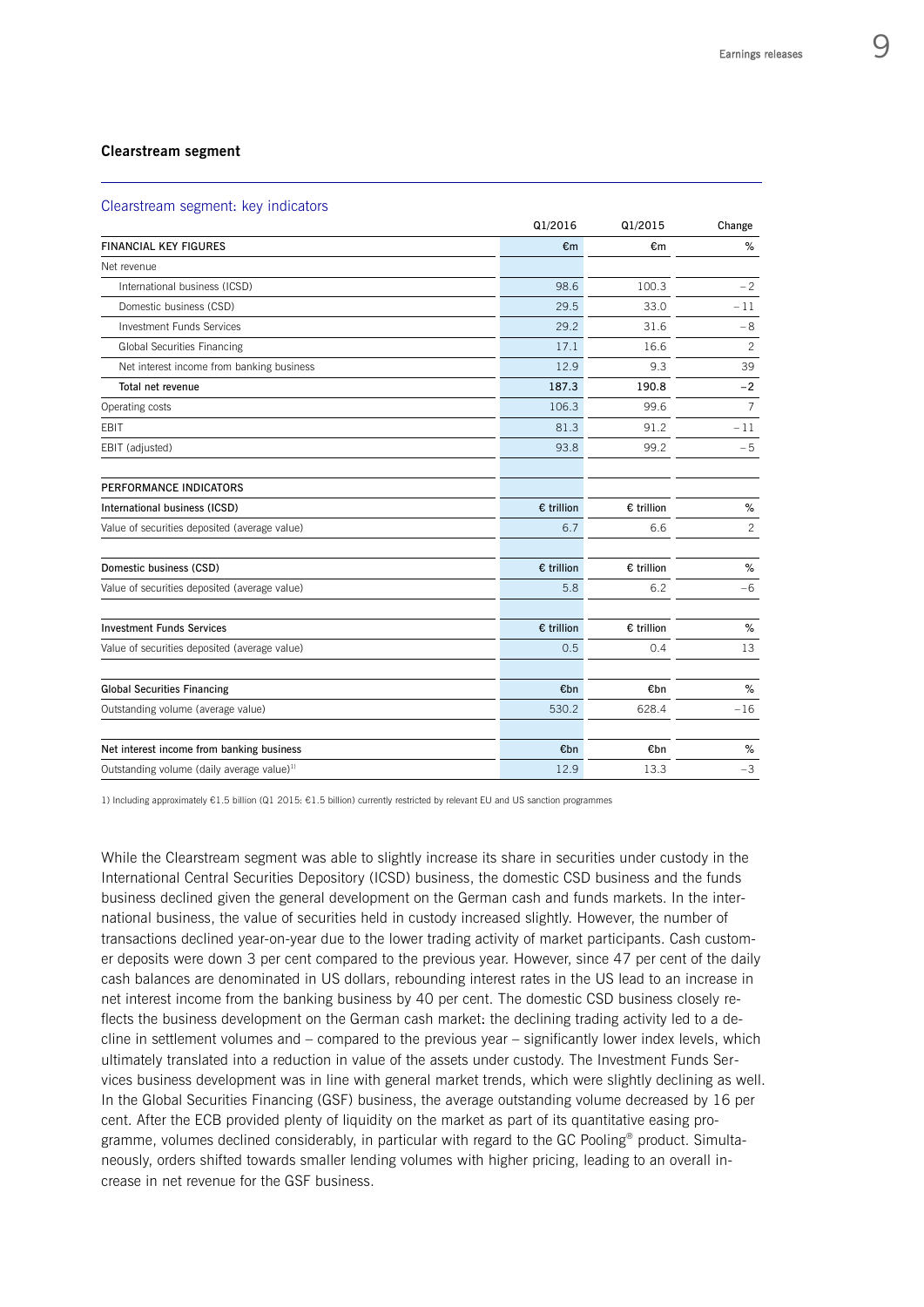#### **Market Data + Services segment**

|                                       | Q1/2016 | Q1/2015 | Change |
|---------------------------------------|---------|---------|--------|
| <b>FINANCIAL KEY FIGURES</b>          | €m      | €m      | %      |
| Net revenue                           |         |         |        |
| Data Services <sup>1)</sup>           | 41.3    | 46.2    | $-11$  |
| Index                                 | 28.9    | 27.9    | 4      |
| Infrastructure Services <sup>2)</sup> | 33.8    | 35.4    | $-5$   |
| Total net revenue                     | 104.0   | 109.5   | $-5$   |
| Operating costs                       | 53.8    | 53.1    |        |
| EBIT                                  | 50.2    | 56.4    | $-11$  |
| EBIT (adjusted)                       | 55.0    | 57.2    | $-7$   |

1) Until 31 December 2015 "Information"

2) Until 31 December 2015 "Tools" and "Market Solutions"

The weaker business development in Q1/2016 partially explains the segment's net revenue development. In addition, the decline compared to the first quarter of 2015 was attributable to non-recurring effects: in the previous year, audit income was concentrated on the first quarter, and decreased by €6.6 million year-on-year in Q1/2016. In addition, EEX connection revenues have been allocated to the Eurex segment since the first quarter of 2016, prior-year figures have been adjusted accordingly.

The segment's business divisions have been subject to restructuring: since 1 January 2016, the three business areas Data Services, Index, and Infrastructure Services replace the former business areas Information, Index, Tools, and Market Solutions. Revenue grew by 4 per cent in the Index business area, driven mainly by the 19 per cent increase in trading volume of index contracts in the Eurex segment. Assets under management in Exchange Traded Funds (ETFs) grew by 3 per cent despite lower index levels. Revenue with structured products was below the level of the previous year. In the Data Services business area (formerly Information), net revenue declined, which was particularly due to the deteriorating number of audits year-on-year. Current business was stable at Infrastructure Services – the slightly negative differences were attributable to non-recurring effects.

### Financial position

#### **Development of management indicators**

The company's clients generally expect it to maintain conservative interest service cover and leverage ratios, and to achieve good credit ratings. Therefore, the Group targets a minimum consolidated interest service cover ratio (defined as the ratio of EBITDA to interest expenses from financing activities) of 16. During the first quarter of 2016, Deutsche Börse Group achieved this target, with an interest service cover ratio of 27.9 (Q1/2015: 32.0). This figure is based on relevant interest expenses of  $\epsilon$ 13.8 million and adjusted EBITDA of €384.3 million.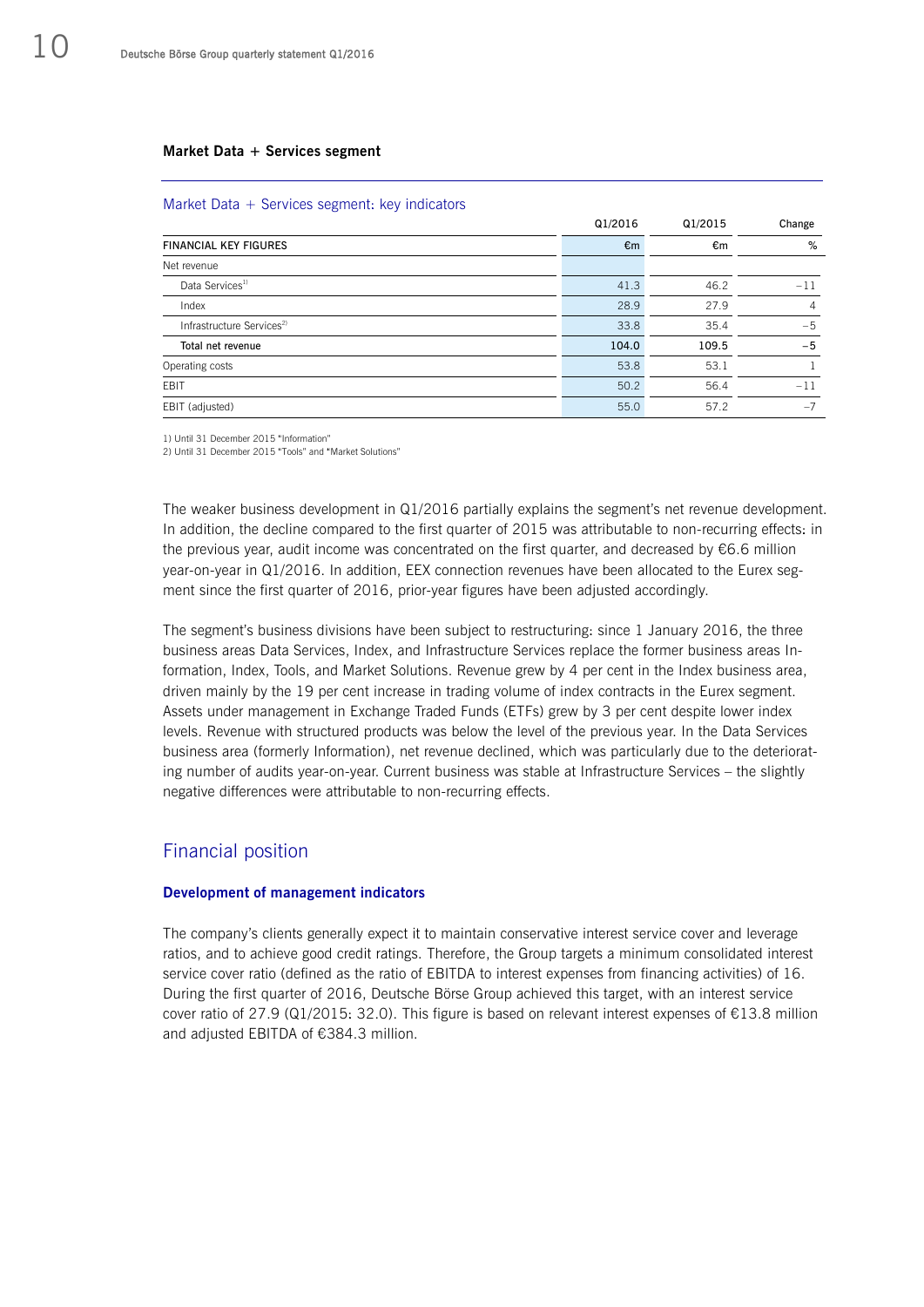Moreover, Deutsche Börse Group targets a maximum ratio of interest-bearing gross debt to EBITDA of 1.5 at Group level. During the first quarter of 2016, the Group achieved a 1.5 ratio of gross debt to EBITDA. This figure is based on gross debt of €2,237.6 million, and adjusted EBITDA of €384.3 million.

#### **Dividends**

For financial year 2015, Deutsche Börse AG is proposing that the Annual General Meeting resolve to pay a dividend of  $\epsilon$ 2.25 per no-par value share (2014:  $\epsilon$ 2.10). This dividend corresponds to a distribution ratio of 55 per cent of net profit for the period attributable to Deutsche Börse AG shareholders, adjusted for the special factors described in the section on the results of operations (2014: 58 per cent, also adjusted for special items). Given 186.7 million no-par value shares bearing dividend rights, this would result in a total dividend of €420.1 million (2014: €386.8 million). The aggregate number of shares bearing dividend rights is produced by deducting the 6.3 million treasury shares from the ordinary share capital of 193.0 million shares.

### Report on post-balance sheet date events

No events requiring disclosure in the report on post-balance sheet date events occurred between the end of the quarter and the time of publication of the quarterly statement.

### Risks and opportunities

Deutsche Börse Group provides detailed information on its operating environment, strategy, principles, organisation, processes, methods and concepts of its risk management as well as the measures implemented to minimise risks in its  $\mathbb{R}$  2015 financial report on pages 76 to 98. Detailed information about the opportunities and opportunities management can be found also in the  $\boxtimes$  2015 financial report on pages 98 to 105.

At present, the Executive Board cannot identify any significant change in the Group's risk profile, as described therein.

## **Outlook**

For the remainder of the 2016 financial year, Deutsche Börse Group does not expect any material deviation from the forecasts for its operating environment made in its 2015 consolidated financial statements.

The Group expects an increase of net revenue in the range between 5 and 10 per cent, and of the operating costs in the – corresponding – range between 0 and 5 per cent (excluding non-recurring effects). Regarding EBIT and the profit for the period attributable to shareholders of Deutsche Börse AG, annual growth rates of approximately 10 to 15 per cent (excluding non-recurring effects) are projected for the forecast period and the following years.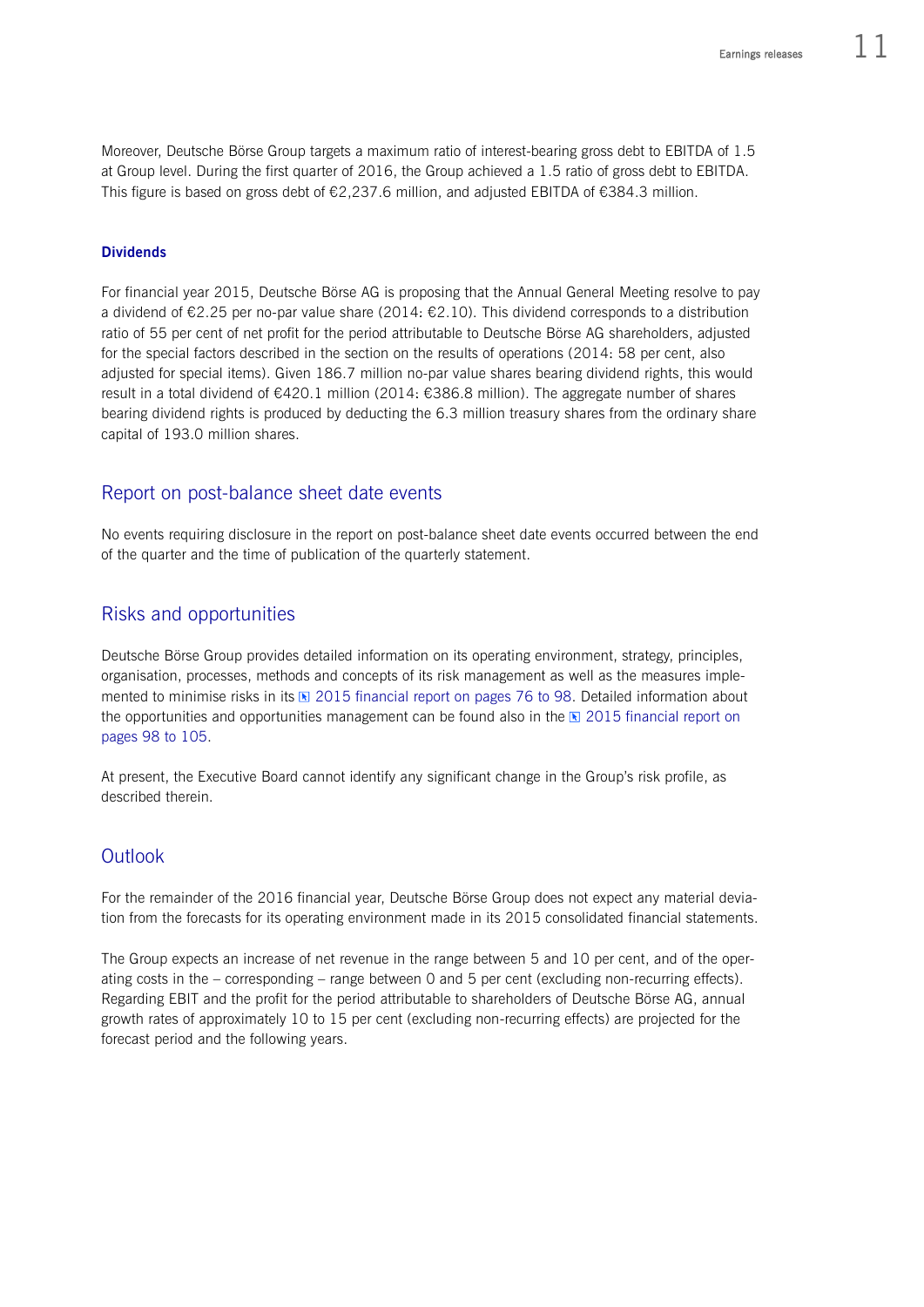# Consolidated profit and loss account

# Excluding divestment of International Securities Exchange (ISE)

for the period 1 January to 31 March 2016

|                                                                          | <b>Quarter ended</b><br>31 Mar 2016<br>€m | Quarter ended<br>31 Mar 2015<br>$\epsilon$ m |
|--------------------------------------------------------------------------|-------------------------------------------|----------------------------------------------|
| Sales revenue                                                            | 739.4                                     | 679.8                                        |
| Net interest income from banking business                                | 18.6                                      | 8.4                                          |
| Other operating income                                                   | 4.6                                       | 5.2                                          |
| <b>Total revenue</b>                                                     | 762.6                                     | 693.4                                        |
|                                                                          |                                           |                                              |
| Volume-related costs                                                     | $-114.1$                                  | $-93.3$                                      |
| Net revenue (total revenue less volume-related costs)                    | 648.5                                     | 600.1                                        |
| Staff costs                                                              | $-153.0$                                  | $-135.0$                                     |
| Depreciation, amortisation and impairment losses                         | $-35.3$                                   | $-34.1$                                      |
| Other operating expenses                                                 | $-151.8$                                  | $-123.9$                                     |
| Operating costs                                                          | $-340.1$                                  | $-293.0$                                     |
|                                                                          |                                           |                                              |
| Result from equity investments                                           | 2.2                                       | 5.2                                          |
| Earnings before interest and tax (EBIT)                                  | 310.6                                     | 312.3                                        |
| Financial income                                                         | 0.4                                       | 19.4                                         |
| Financial expense                                                        | $-20.4$                                   | $-13.7$                                      |
| Earnings before tax (EBT)                                                | 290.6                                     | 318.0                                        |
|                                                                          |                                           |                                              |
| Other tax                                                                | $-0.4$                                    | $-0.4$                                       |
| Income tax expense                                                       | $-78.1$                                   | $-82.1$                                      |
| Net profit for the period                                                | 212.1                                     | 235.5                                        |
| Net profit for the period attributable to Deutsche Börse AG shareholders | 205.4                                     | 222.3                                        |
| Net profit for the period attributable to non-controlling interests      | 6.7                                       | 13.2                                         |
| Earnings per share (basic) $(E)$                                         | 1.10                                      | 1.21                                         |
| Earnings per share (diluted) $(E)$                                       | 1.10                                      | 1.21                                         |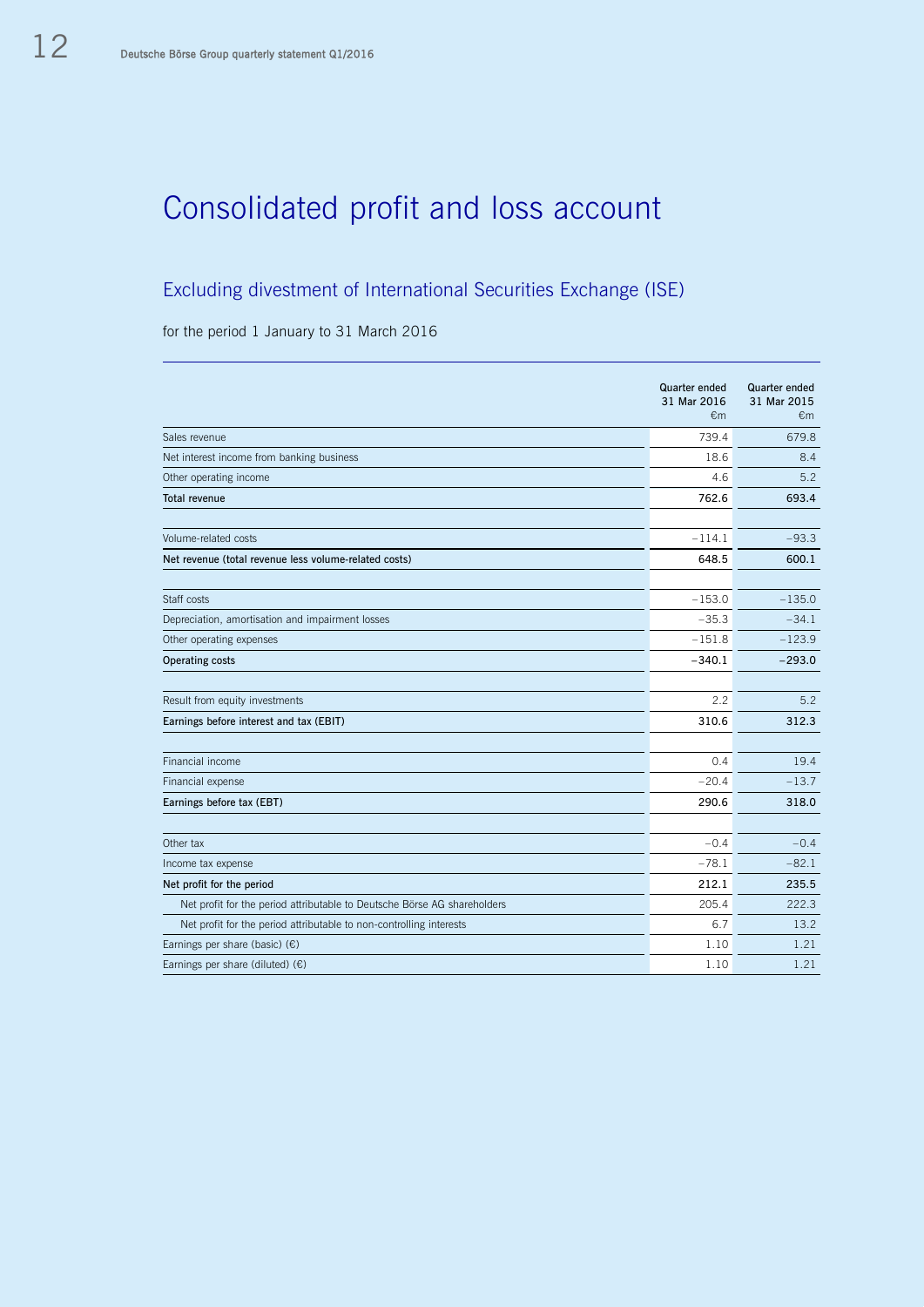# Consolidated income statement

# Taking into account ISE as discontinued operation

for the period 1 January to 31 March 2016

|                                                                          | Quarter ended<br>31 Mar 2016<br>€m | (restated)<br><b>Quarter ended</b><br>31 Mar 2015<br>€m |
|--------------------------------------------------------------------------|------------------------------------|---------------------------------------------------------|
| Sales revenue                                                            | 658.4                              | 617.7                                                   |
| Net interest income from banking business                                | 18.6                               | 8.4                                                     |
| Other operating income                                                   | 4.6                                | 5.2                                                     |
| <b>Total revenue</b>                                                     | 681.6                              | 631.3                                                   |
| Volume-related costs                                                     | $-71.1$                            | $-66.6$                                                 |
| Net revenue (total revenue less volume-related costs)                    | 610.5                              | 564.7                                                   |
| Staff costs                                                              | $-142.6$                           | $-125.2$                                                |
| Depreciation, amortisation and impairment losses                         | $-31.0$                            | $-28.0$                                                 |
| Other operating expenses                                                 | $-142.3$                           | $-117.8$                                                |
| <b>Operating costs</b>                                                   | $-315.9$                           | $-271.0$                                                |
| Result from equity investments                                           | 1.6                                | 6.9                                                     |
| Earnings before interest and tax (EBIT)                                  | 296.2                              | 300.6                                                   |
| Financial income                                                         | 0.2                                | 19.4                                                    |
| Financial expense                                                        | $-20.4$                            | $-13.7$                                                 |
| Earnings before tax (EBT)                                                | 276.0                              | 306.3                                                   |
|                                                                          |                                    |                                                         |
| Other tax                                                                | $-0.3$                             | $-0.4$                                                  |
| Income tax expense                                                       | $-74.4$                            | $-79.4$                                                 |
| Net profit for the period from continuing operations                     | 201.3                              | 226.5                                                   |
| Net profit for the period from discontinued operations                   | 10.8                               | 9.0                                                     |
| Net profit for the period                                                | 212.1                              | 235.5                                                   |
| Net profit for the period attributable to Deutsche Börse AG shareholders | 205.4                              | 222.3                                                   |
| Net profit for the period attributable to non-controlling interests      | 6.7                                | 13.2                                                    |
| Earnings per share (basic) $(E)$                                         | 1.10                               | 1.21                                                    |
| from continuing operations                                               | 1.04                               | 1.16                                                    |
| from discontinued operations                                             | 0.06                               | 0.05                                                    |
| Earnings per share (diluted) $(E)$                                       | 1.10                               | 1.21                                                    |
| from continuing operations                                               | 1.04                               | 1.16                                                    |
| from discontinued operations                                             | 0.06                               | 0.05                                                    |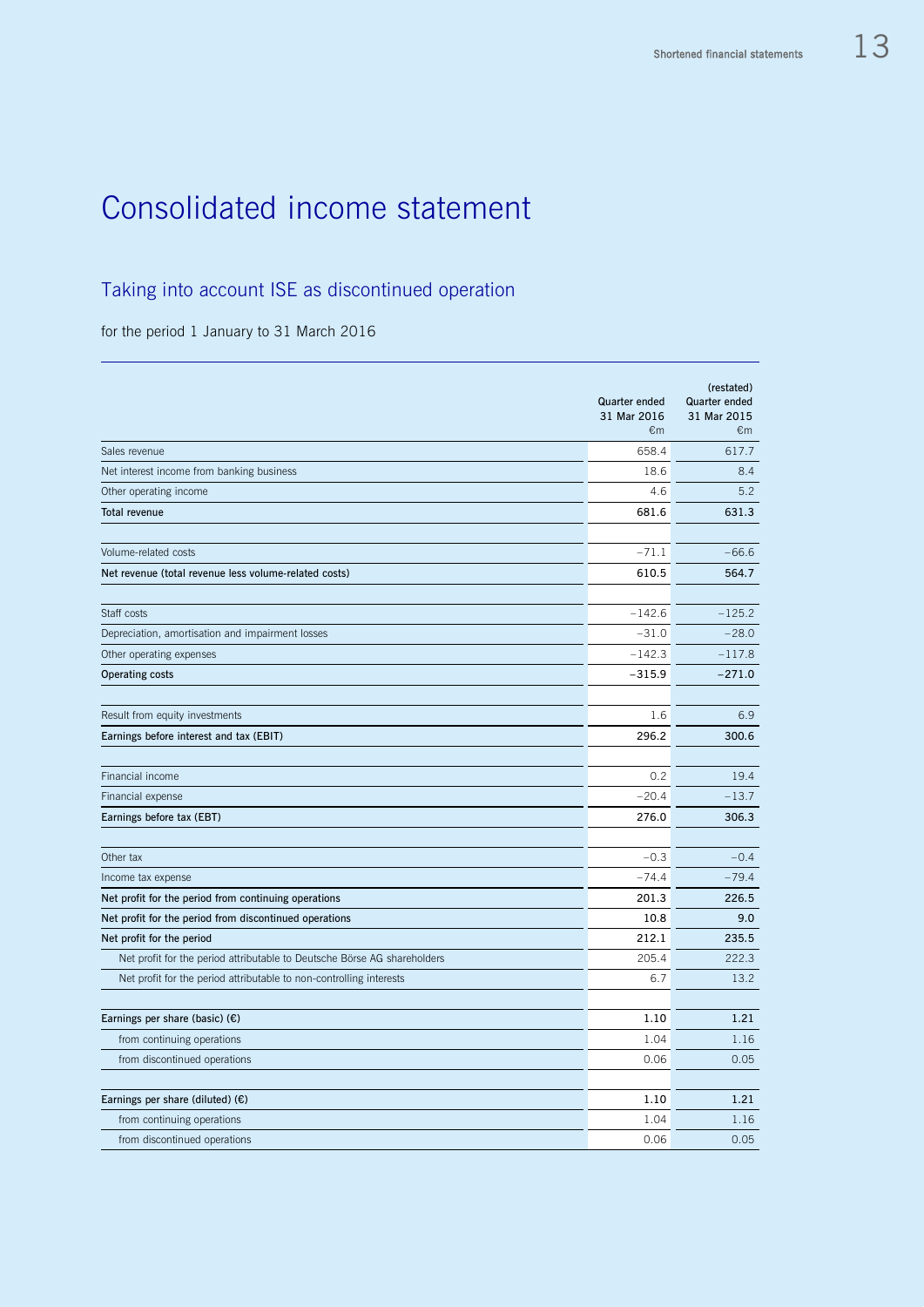# Consolidated balance sheet

# Taking into account ISE as discontinued operation

as at 31 March 2016

| <b>Assets</b>                                       |                      |                   |                             |
|-----------------------------------------------------|----------------------|-------------------|-----------------------------|
|                                                     | 31 Mar 2016<br>€ $m$ | 31 Dec 2015<br>€m | 31 Mar 2015<br>$\epsilon$ m |
| <b>NON-CURRENT ASSETS</b>                           |                      |                   |                             |
| Intangible assets                                   |                      |                   |                             |
| Software                                            | 204.6                | 225.4             | 208.7                       |
| Goodwill                                            | 2,672.0              | 2,898.8           | 2,377.8                     |
| Payments on account and construction in progress    | 167.8                | 152.5             | 125.4                       |
| Other intangible assets                             | 874.6                | 1,356.3           | 1,136.2                     |
|                                                     | 3,919.0              | 4,633.0           | 3,848.1                     |
| Property, plant and equipment                       |                      |                   |                             |
| Fixtures and fittings                               | 35.4                 | 40.3              | 37.5                        |
| Computer hardware, operating and office equipment   | 62.2                 | 68.7              | 62.9                        |
| Payments on account and construction in progress    | 1.6                  | 0.7               | 1.2                         |
|                                                     | 99.2                 | 109.7             | 101.6                       |
| <b>Financial assets</b>                             |                      |                   |                             |
| Investments in associates and joint ventures        | 39.0                 | 38.5              | 33.1                        |
| Other equity investments                            | 189.2                | 219.4             | 213.6                       |
| Receivables and securities from banking business    | 1,664.8              | 2,018.6           | 1,390.7                     |
| Other financial instruments                         | 18.6                 | 32.3              | 29.1                        |
| Other loans                                         | 0.6                  | 0.2               | 1.0                         |
|                                                     | 1,912.2              | 2,309.0           | 1,667.5                     |
|                                                     |                      |                   |                             |
| Financial instruments of the central counterparties | 9,585.6              | 7,175.2           | 8,787.6                     |
|                                                     |                      |                   |                             |
| Other non-current assets                            | 11.8                 | 11.7              | 11.9                        |
| Deferred tax assets                                 | 61.6                 | 148.3             | 159.6                       |
| Total non-current assets                            | 15,589.4             | 14,386.9          | 14,576.3                    |
|                                                     |                      |                   |                             |
| <b>CURRENT ASSETS</b>                               |                      |                   |                             |
| Receivables and other current assets                |                      |                   |                             |
| Financial instruments of the central counterparties | 167,921.3            | 126,289.6         | 200,733.5                   |
| Receivables and securities from banking business    | 19,639.3             | 10,142.9          | 14,600.9                    |
| Trade receivables                                   | 438.1                | 554.1             | 423.9                       |
| Receivables from related parties                    | 2.0                  | 4.7               | 1.8                         |
| Income tax receivables                              | 90.9                 | 94.2              | 79.4                        |
| Other current assets                                | 580.9                | 1,022.3           | 313.9                       |
| Assets held for sale <sup>1)</sup>                  | 857.3                | $\circ$           | $\circ$                     |
|                                                     | 189,529.8            | 138,107.8         | 216,153.4                   |
| Restricted bank balances                            | 24,391.2             | 26,870.0          | 36,038.9                    |
| Other cash and bank balances                        | 706.4                | 711.1             | 929.6                       |
| Total current assets                                | 214,627.4            | 165,688.9         | 253,121.9                   |
|                                                     |                      |                   |                             |
| Total assets                                        | 230,216.8            | 180,075.8         | 267,698.2                   |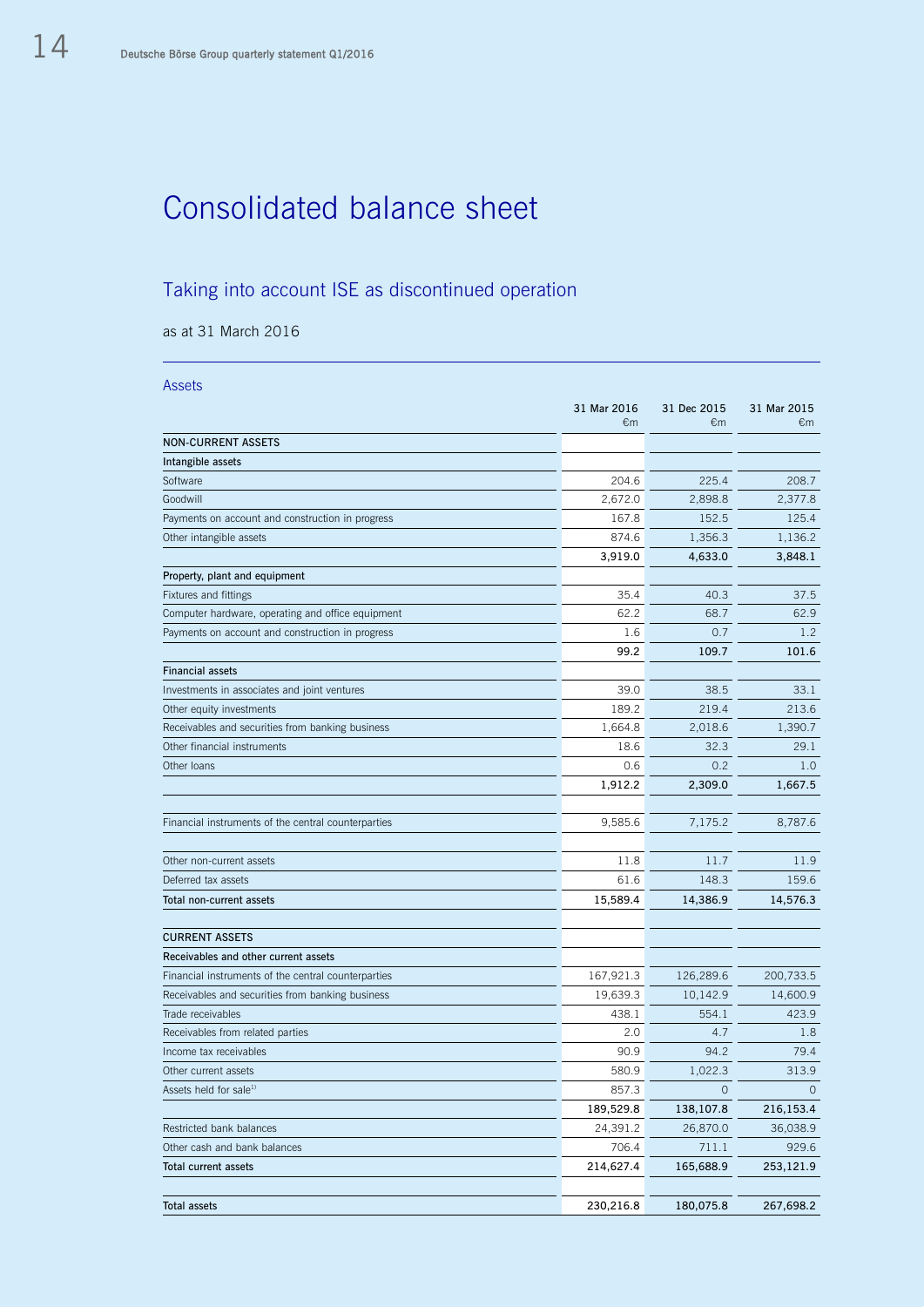# Equity and liabilities

|                                                                | 31 Mar 2016<br>€m | 31 Dec 2015<br>€m | 31 Mar 2015<br>$\epsilon$ m |
|----------------------------------------------------------------|-------------------|-------------------|-----------------------------|
| <b>EQUITY</b>                                                  |                   |                   |                             |
| Subscribed capital                                             | 193.0             | 193.0             | 193.0                       |
| Share premium                                                  | 1,326.0           | 1,326.0           | 1,249.0                     |
| Treasury shares                                                | $-315.5$          | $-315.5$          | $-443.0$                    |
| Revaluation surplus                                            | $-18.7$           | $-5.3$            | $-35.9$                     |
| Accumulated profit                                             | 2,629.6           | 2,357.9           | 2,748.1                     |
| Shareholders' equity                                           | 3,814.4           | 3,556.1           | 3,711.2                     |
| Non-controlling interests                                      | 139.6             | 139.0             | 387.8                       |
| <b>Total equity</b>                                            | 3,954.0           | 3,695.1           | 4,099.0                     |
| <b>NON-CURRENT LIABILITIES</b>                                 |                   |                   |                             |
| Provisions for pensions and other employee benefits            | 167.4             | 140.7             | 181.6                       |
| Other non-current provisions                                   | 119.6             | 131.7             | 104.5                       |
| Deferred tax liabilities                                       | 370.5             | 581.3             | 515.3                       |
| Interest-bearing liabilities                                   | 2,537.6           | 2,546.5           | 1,460.7                     |
| Financial instruments of the central counterparties            | 9,585.6           | 7,175.2           | 8,787.6                     |
| Other non-current liabilities                                  | 4.2               | 10.0              | 12.6                        |
| <b>Total non-current liabilities</b>                           | 12,784.9          | 10,585.4          | 11,062.3                    |
| <b>CURRENT LIABILITIES</b>                                     |                   |                   |                             |
| Tax provisions                                                 | 268.4             | 316.7             | 320.7                       |
| Other current provisions                                       | 142.8             | 174.5             | 113.5                       |
| Financial instruments of the central counterparties            | 167,556.8         | 126,006.5         | 199,668.4                   |
| Liabilities from banking business                              | 20,017.3          | 11,681.4          | 15,588.5                    |
| Other bank loans and overdrafts                                | 45.2              | 42.2              | 0.9                         |
| Trade payables                                                 | 233.9             | 372.8             | 211.6                       |
| Liabilities to related parties                                 | 1.8               | 1.8               | 2.3                         |
| Cash deposits by market participants                           | 24,391.2          | 26,869.0          | 36,037.7                    |
| Other current liabilities                                      | 613.6             | 330.4             | 593.3                       |
| Liabilities associated with assets held for sale <sup>1)</sup> | 206.9             | $\circ$           | $\circ$                     |
| <b>Total current liabilities</b>                               | 213,477.9         | 165,795.3         | 252,536.9                   |
|                                                                |                   |                   |                             |
| <b>Total liabilities</b>                                       | 226,262.8         | 176,380.7         | 263,599.2                   |
| Total equity and liabilities                                   | 230,216.8         | 180,075.8         | 267,698.2                   |
|                                                                |                   |                   |                             |

1) Including operating activities of International Securities Exchange (ISE)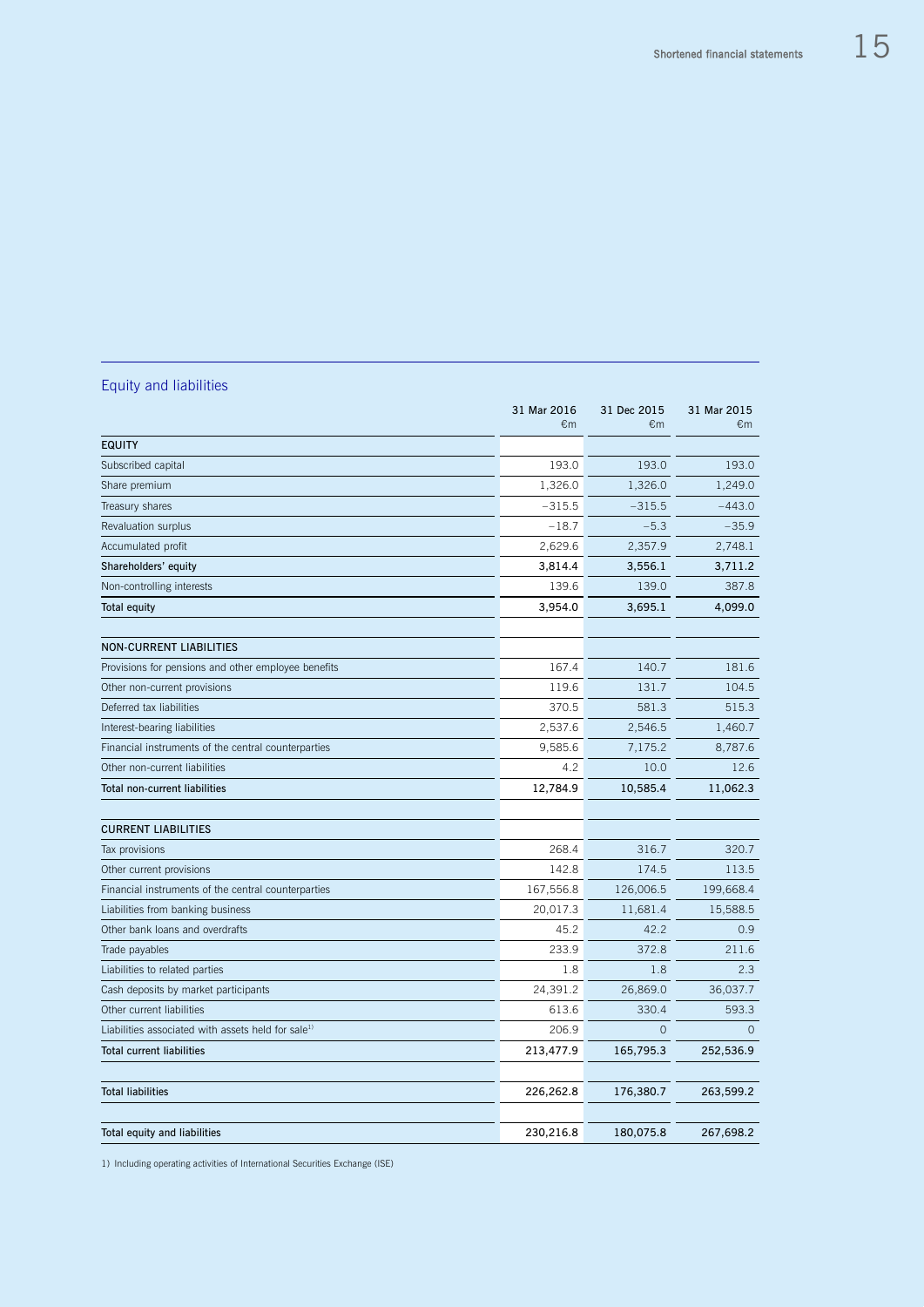#### **Contact**

Investor Relations Phone +49-(0) 69-2 11-1 16 70 Fax  $+49-(0)$  69-2 11-1 46 08 E-mail ir@deutsche-boerse.com Www.deutsche-boerse.com/ir\_e

#### **Publication date**

27 April 2016

### **Publications service**

The 2015 corporate report may be obtained from the publications service of Deutsche Börse Group.

Phone +49-(0) 69-2 11-1 15 10 Fax  $+49-(0)$  69-2 11-1 15 11

Downloads at [www.deutsche-boerse.com/annualreport](http://www.deutsche-boerse.com/annualreport)

Reproduction – in whole or in part – only with the written permission of the publisher

### **Registered trademarks**

Eurex® , GC Pooling® and Xetra® are registered trademarks of Deutsche Börse AG. EURO STOXX 50® and STOXX<sup>®</sup> are registered trademarks of STOXX Ltd. 360T® is a registered trademark of 360 Treasury Systems AG. TRADEGATE® is a registered trademark of Tradegate AG. PEGAS<sup>®</sup> is a registered trademark of Powernext SA.